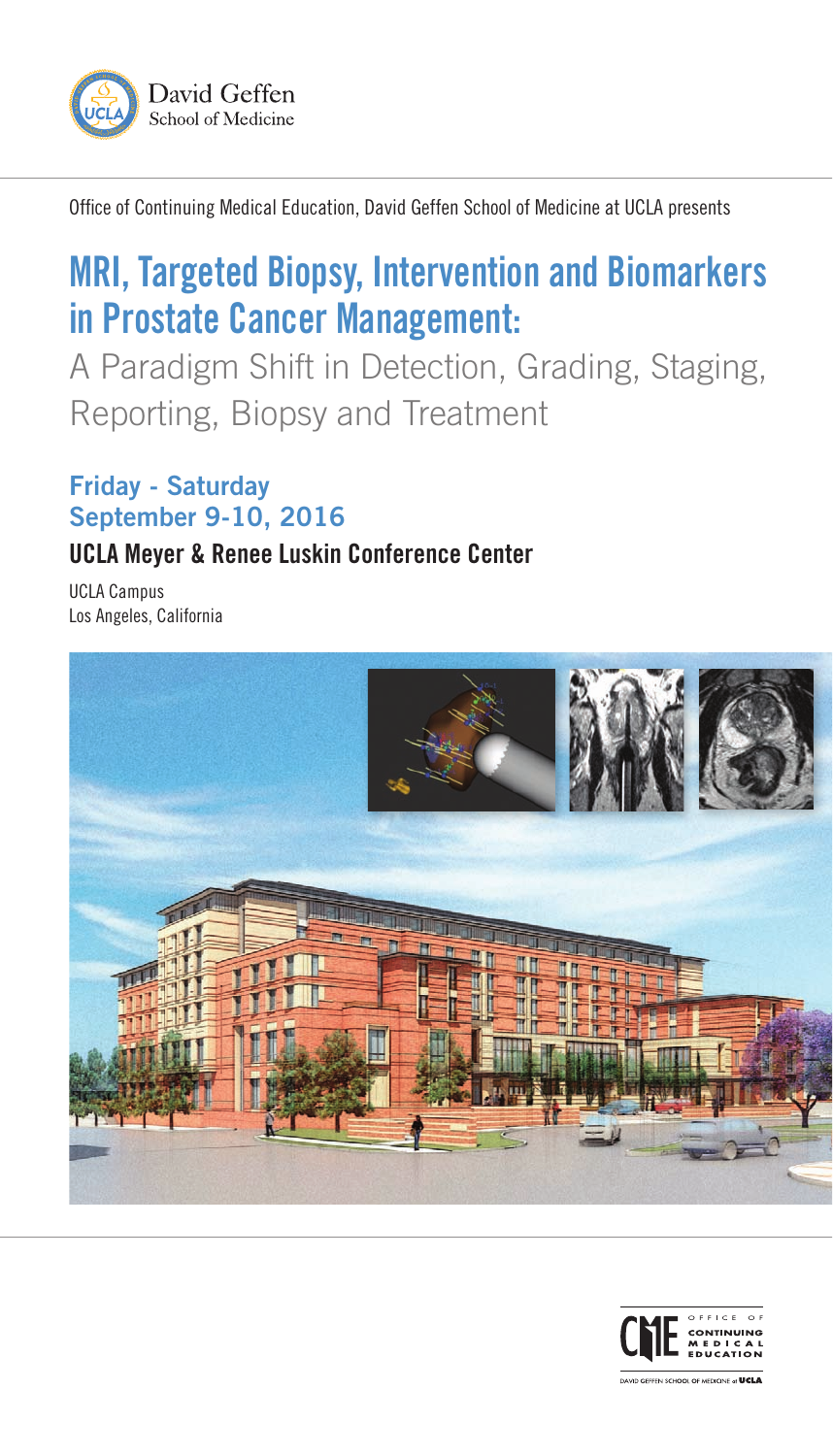# MRI, Targeted Biopsy, Intervention and Biomarkers in Prostate Cancer Management:

A Paradigm Shift in Detection, Grading, Staging, Reporting, Biopsy and Treatment

## Course Description:

Prostate cancer is the second most common solid organ malignancy diagnosed in men. Unlike other solid organ malignancies, the challenge in prostate cancer is to confidently identify men with moderate and high grade cancers who would most benefit from aggressive therapy. Uniquely among solid organ cancers, imaging has not been a traditional part of the workup of prostate cancer, which has relied instead on transrectal US-guided template biopsy. MR imaging has emerged as the best imaging modality to detect, grade and stage prostate cancer, especially with the introduction of PI-RADS v2. This unique one-and-a-half-day course will provide a comprehensive overview of the utility of multiparametric MR imaging for prostate cancer diagnosis. We will discuss all relevant MR imaging parameters for prostate cancer (T2, perfusion, diffusion and spectroscopy) as well as new standardized MR reporting algorithms for prostate cancer. In conjunction with the UCLA Departments of Urology, Pathology, Nuclear Medicine and Radiation Oncology and other world renowned speakers, we will review application of MR imaging in surgical planning for robotic prostatectomy, prostate biopsy planning, active surveillance and radiation planning. We will also discuss state-of-the-art MR targeted biopsy, focal therapy and emerging biomarkers.

## Target Audience:

Radiologists, urologists, radiation oncologists and family practitioners interested in understanding prostate MR imaging and its applications to active surveillance, biopsy planning and acquisition, surgical planning and radiation planning.

## Course Objectives:

At the conclusion of this course, participants should be better able to:

- Describe the use of the multiparametric MRI and post processing for state-of-theart imaging of prostate cancer
- Recognize the utility of multiparametric MRI for active surveillance, biopsy planning, prostatectomy, and radiation therapy planning
- Understand standardized reporting PI-RADS v2
- Utilize MRI-based targets for prostate cancer biopsy and therapy
- Identify imaging and genomic biomarkers for prostate cancer prognosis

## Accreditation:

The Office of Continuing Medical Education, David Geffen School of Medicine at UCLA, is accredited by the Accreditation Council for Continuing Medical Education to provide continuing medical education for physicians.

The Office of Continuing Medical Education, David Geffen School of Medicine at UCLA designates this live activity for a maximum of 10.25 *AMA PRA Category 1 Credits*™. Physicians should claim only the credit commensurate with the extent of their participation in the activity.

Approved by the ASRT for Category A+ continuing education credit.

#### Disclosure Statement:

The FDA has issued a concept paper which classifies commercial support of scientific and educational programs as promotional unless it can be affirmed that the program is "truly independent" and free of commercial influence. In addition to independence, the FDA requires that non-promotional, commercially supported education be objective, balanced, and scientifically rigorous. The policy further states that all potential conflicts of interest of the CME staff and faculty be fully disclosed to the program's participants. In addition, Accreditation Council for Continuing Medical Education policy now mandates that the sponsor adequately manage all identified potential conflicts of interest prior to the program. We, at UCLA, fully endorse the letter and spirit of these concepts.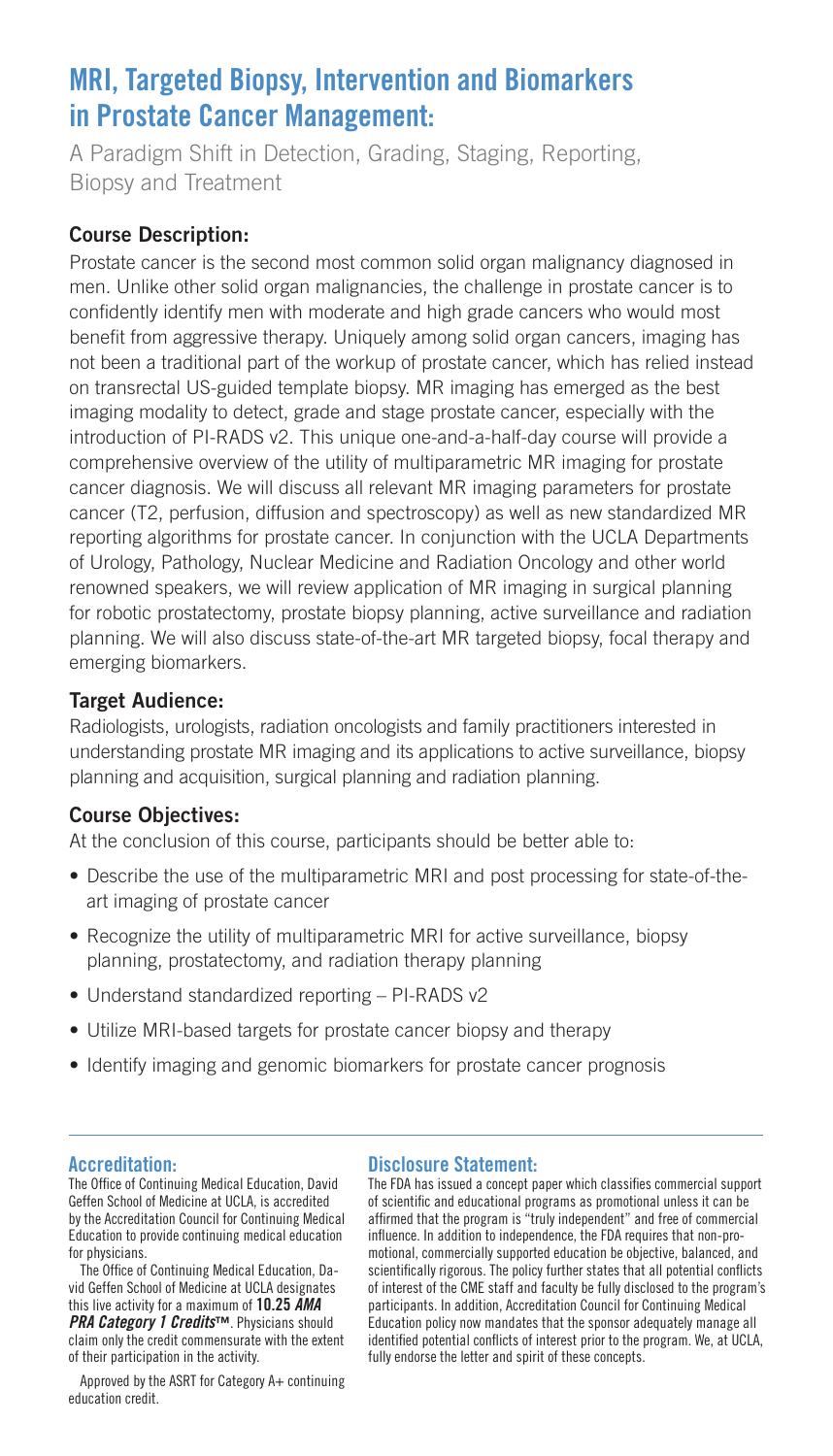# MRI, Targeted Biopsy, Intervention and Biomarkers in Prostate Cancer Management:

A Paradigm Shift in Detection, Grading, Staging, Reporting, Biopsy and Treatment

#### General Information: **Friday - Saturday**

# **September 9-10, 2016**

#### **Registration Fees:**

| MD Early bird (by July 31, 2016) | \$300 |
|----------------------------------|-------|
| MD (beginning August 1, 2016)    | \$325 |
| Fellows/Residents/Techs          | \$200 |

#### **Program Location:**

#### **UCLA Meyer & Renee Luskin Conference Center** 425 Westwood Plaza Los Angeles, CA 90095 855-522-8252 www.luskinconferencecenter.ucla.edu

#### **Luskin Conference Center**

The Luskin Conference Center features 254 beautifully-appointed guest rooms, many with sweeping views of the stunning campus architecture and beautifully landscaped grounds. The gracious guest experience at the Luskin Conference Center is further enhanced by a full-service restaurant and lounge, on-site professional catering services, wellequipped fitness center, concierge service, business center, and free Wi-Fi throughout the property.

UCLA has arranged a room block at the Luskin Conference Center for our guests. A room rate of \$225.00

# **Faculty**

#### Course Director

Steven S. Raman, MD Professor of Radiology, Urology and Surgery

#### David Geffen School of Medicine Faculty

Johannes Czernin, MD Professor of Molecular and Medical Pharmacology

Dieter Enzmann, MD Professor of Radiology Leo G. Rigler Chair, Department of Radiology

Isla Garraway, MD Assistant Professor of Urology

Mitchell Kamrava, MD Assistant Professor of Radiation Oncology

Teresa Kyles Assistant Director Patient Communication Center Financial Services

David S. K. Lu, MD Professor of Radiology and Surgery

Daniel J. Margolis, MD Associate Professor of Radiology

Leonard Marks, MD Professor of Urology

Justin McWilliams, MD Assistant Professor of Radiology will be offered (tax exempt). To reserve a room, please contact the Luskin Conference Center **after June 1st** and indicate you will be attending the UCLA Prostate MRI program. Once the room block is filled, room rates will be subject to availability.

**Course Refunds:** Cancellations must be received in writing by Friday, August 12, 2016 and will be subject to a \$50 processing fee. No refunds will be granted after the cutoff date. If, for any reason, the course must be canceled, discontinued, or rescheduled by the Office of Continuing Medical Education, a full refund will be provided.

**Directions and Parking:** From the 405 freeway, exit Wilshire Blvd., East toward Westwood. Turn left on Westwood Blvd., travel past Charles E. Young Dr. South and turn left on Structure 8 driveway. Drive up the ramp to the rooftop level to park. Parking attendants will be selling permits from 6:30 AM - 8:30 AM each day. If you arrive outside of this time frame, please visit the parking kiosk on Westwood Plaza to pay for your parking permit. Participants are responsible for their own parking charges at a rate of \$12 per vehicle. The Luskin conference center is located at Westwood Plaza and Strathmore Place.

Additional Information: If you have any questions, please contact the UCLA Office of Continuing Medical Education at (310) 794-2620 or visit our website at www.cme.ucla.edu.

Glenn Nyborg MR Technologist Department of Radiology

Robert Reiter, MD Professor of Urology Director of UCLA Prostate SPORE

Nelly Tan, MD Clinical Instructor in Radiology

Albert Thomas, PhD Professor of Radiology

#### Guest Faculty

Hashim U. Ahmed, PhD, BM, BCh Honorary Consultant Urological Surgeon, UCLH Director, Prostate Clinical & Research Programme

Duke Bahn, MD Diagnostic Radiology Medical Director, Prostate Institute of America

Jiaoti Huang, MD, PhD Chairman Department of Pathology, Duke University School of Medicine

Laurence Klotz, MD, FRCS(C) Professor of Surgery University of Toronto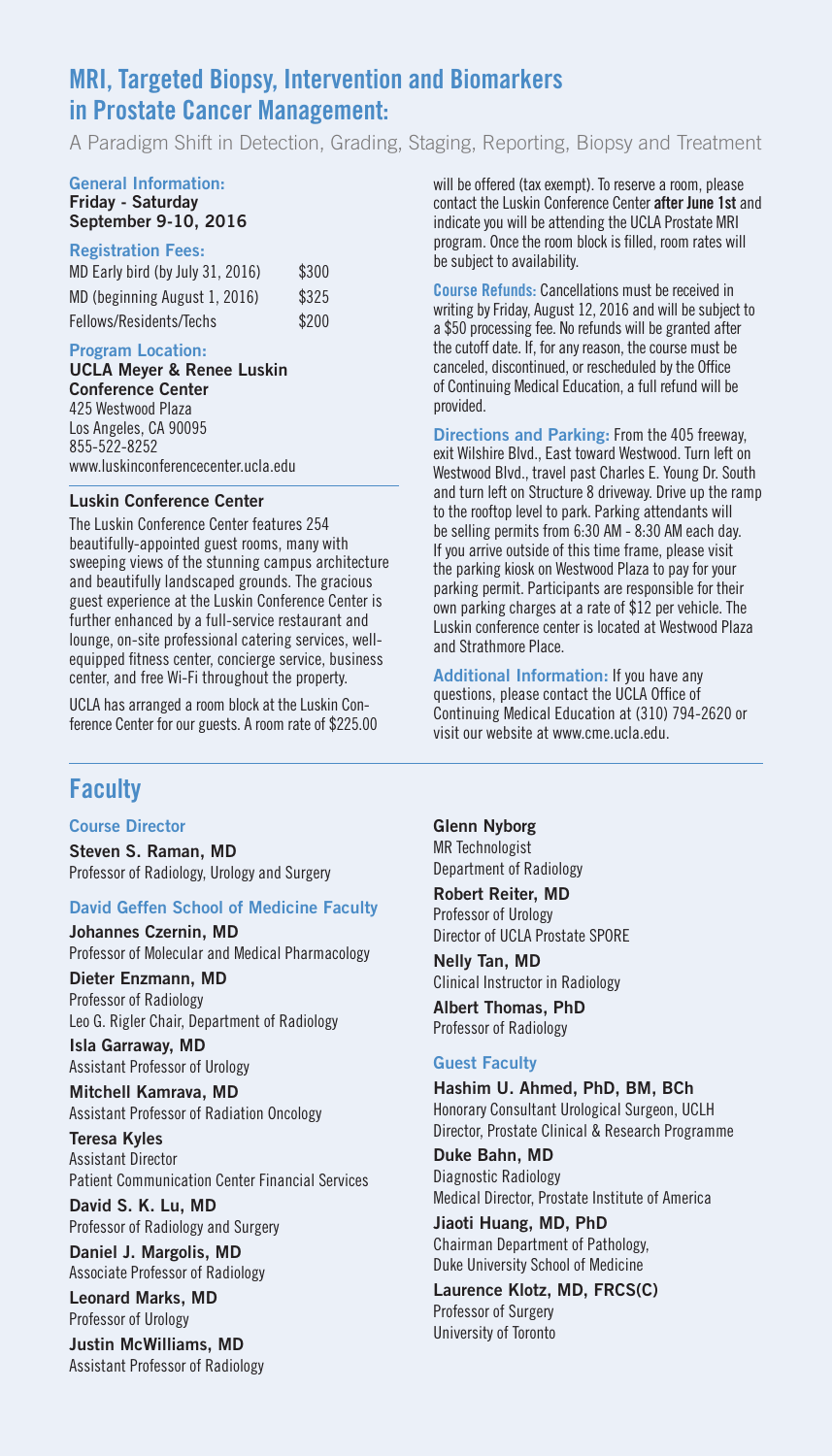# PROGRAM

# DAY 1-Friday, September 9th

| 8:00 AM  | <b>Welcome and Introduction - Basics of Prostate</b>    |                               |
|----------|---------------------------------------------------------|-------------------------------|
|          | <b>MR</b> Imaging                                       | Steven S. Raman, MD           |
| 8:20     | T2/Anatomy                                              | Daniel J. Margolis, MD        |
| 8:35     | <b>Diffusion &amp; Perfusion</b>                        | Daniel J. Margolis, MD        |
| 8:50     | <b>MR Spectroscopy</b>                                  | Albert Thomas, PhD            |
| 9:00     | Case 1: Active Surveillance                             | Steven S. Raman, MD           |
| 9:05     | <b>Active Surveillance &amp; MRI</b>                    | Laurence Klotz, MD            |
| 9:30     | <b>Active Surveillance &amp; Targeted Fusion Biopsy</b> | Leonard Marks, MD             |
| 10:00    | <b>MRI-Guided Fusion Biopsy</b>                         | David S. K. Lu, MD            |
| 10:15    | <b>Break</b>                                            |                               |
| 10:45    | <b>Case 2: Surgical Planning</b>                        | Steven S. Raman, MD           |
| 10:50    | <b>Indications for Prostate MRI</b>                     | Daniel J. Margolis, MD        |
| 11:00    | <b>Surgical Planning with Prostate MRI</b>              | Robert Reiter, MD             |
| 11:30    | <b>Prostate Pathology</b>                               | Jiaoti Huang, MD, PhD         |
| 12:00 PM | <b>Panel Discussion</b>                                 |                               |
| 12:30    | Lunch                                                   |                               |
| 1:30     | <b>Pro Focal Therapy</b>                                | Hashim U. Ahmed, PhD, BM, BCH |
|          | <b>Con Focal Therapy</b>                                | Robert Reiter, MD             |
| 2:00     | <b>Prostate Cryoablation</b>                            | Duke Bahn, MD                 |
| 2:15     | <b>Prostate High Intensity Focused Ultrasound</b>       | Hashim U. Ahmed, PhD, BM, BCh |
| 2:30     | <b>Laser Ablation</b>                                   | Leonard Marks, MD             |
| 2:45     | <b>Emerging Ablative Therapies</b>                      | Steven S. Raman, MD           |
| 3:00     | <b>Prostate Artery Embolization</b>                     | Justin McWilliams, MD         |
| 3:15     | <b>Panel Discussion</b>                                 |                               |
| 3:45     | <b>Adjourn</b>                                          |                               |
|          | DAY 2- Saturday, September 10th                         |                               |
| 8:00 AM  | <b>The Radiogenomic Revolution</b>                      | Dieter Enzmann, MD            |
| 8:10     | <b>Utility of Prostate Biomarkers</b>                   | Isla Garraway, MD             |
| 8:40     | PI-RADS v2 as an Imaging Biomarker                      | Daniel J. Margolis, MD        |
| 8:50     | <b>Prostate Cancer RadPath Imaging Atlas</b>            | Daniel J. Margolis, MD        |
| 9:00     | <b>Building a Predictive Model</b>                      | Nelly Tan, MD                 |
| 9:15     | <b>Imaging as a Predictive Biomarker</b>                |                               |
|          | <b>UCLA Perspective</b>                                 | Daniel J. Margolis, MD        |
|          | <b>Toronto Perspective</b>                              | Laurence Klotz, MD            |
| 9:45     | <b>Panel Discussion</b>                                 |                               |
| 10:00    | <b>Break (Discussion Continues)</b>                     |                               |
| 10:30    | Case 3: MRI in Radiation Therapy and                    |                               |
|          | <b>MRI in Focal Therapy</b>                             | Steven S. Raman, MD           |
| 10:35    | <b>MRI for Radiation Therapy &amp; Focal Therapy</b>    | Daniel J. Margolis, MD        |
| 10:45    | <b>MRI in XRT</b>                                       | Mitchell Kamrava, MD          |
| 11:15    | <b>Nuclear Medicine for Prostate Cancer</b>             | Johannes Czernin, MD          |
| 11:45    | <b>Imaging for Biochemical Recurrence</b>               | Daniel Margolis, MD           |
| 12:00 PM | <b>Patient Experience</b>                               | <b>Glenn Nyborg</b>           |
| 12:15    | <b>Insurance and Billing</b>                            | Teresa Kyles                  |
| 12:30    | <b>Adjourn</b>                                          |                               |

#### Friday, September 9th (Non-CME Accredited Session)

## 3:45-5:00 Complimentary Hands-on Session

The hands-on session will provide a valuable learning opportunity, though no CME credit will be issued for this portion of the program. The hands-on session is complimentary and will give participants an opportunity to work with trainers that will demonstrate the use of each system (i.e. cryoablation, targeted biopsy, HIFU, image analysis). Attendees will also be able to learn from each supporting vendor on each of the current platforms available.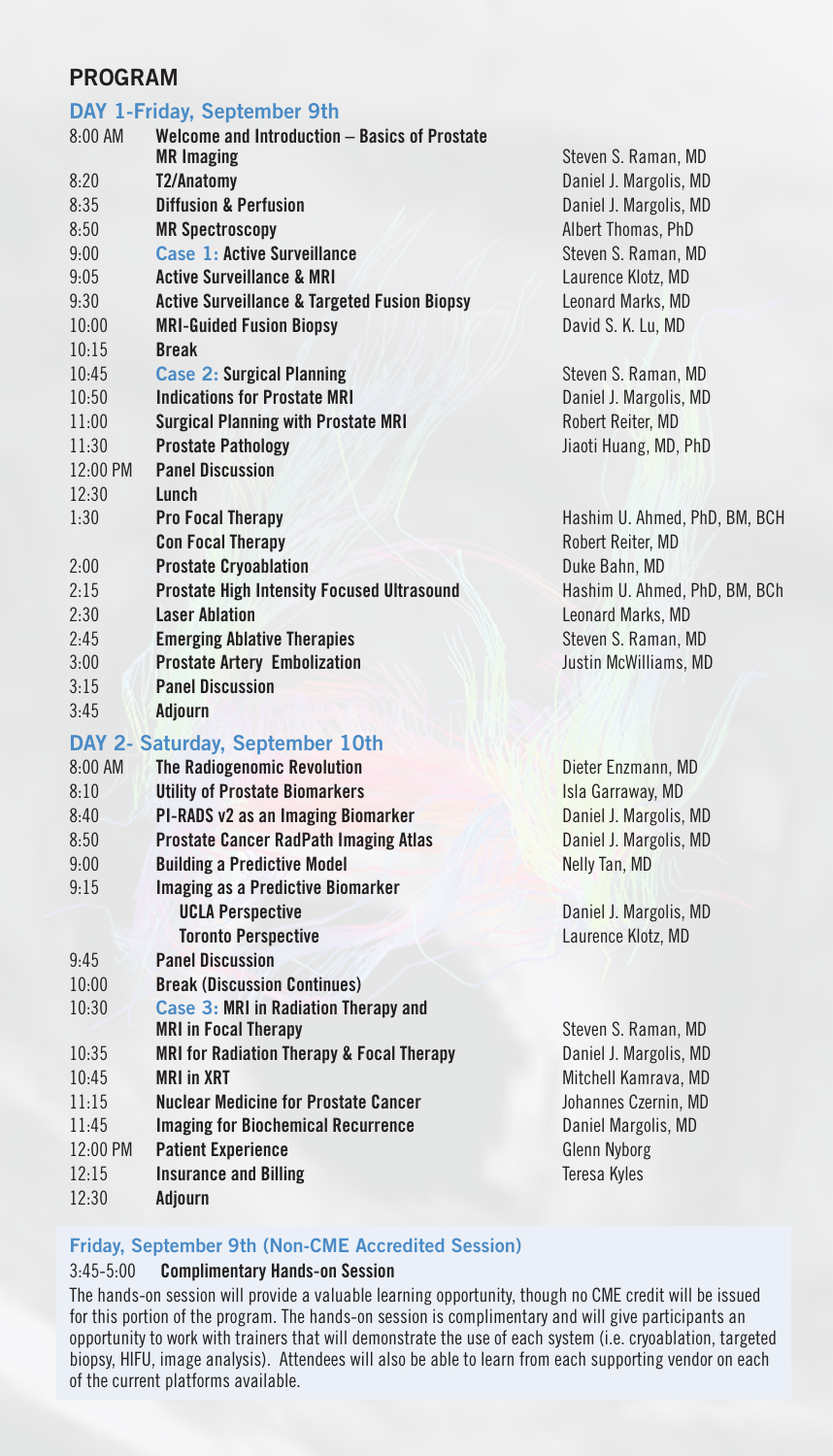## Application for Enrollment (Please Print)

| Course Title and Number                                                                              | Registration Fee |              |  |
|------------------------------------------------------------------------------------------------------|------------------|--------------|--|
| <b>MRI, Targeted Biopsy, Intervention and Biomarkers</b><br>M167-16<br>in Prostate Cancer Management |                  |              |  |
| MD Early bird (by July 31, 2016)                                                                     | \$300            |              |  |
| MD (beginning August 1, 2016)                                                                        | \$325            | <b>TOTAL</b> |  |
| Fellows/Residents/Techs/Nurses                                                                       | \$200            |              |  |

| Last four digits of your Social Security Number |  |
|-------------------------------------------------|--|
|                                                 |  |

|                 | Name (First/Middle/Last)                                                  |             | Female<br>Male<br>- 1                                                                                      |                  |
|-----------------|---------------------------------------------------------------------------|-------------|------------------------------------------------------------------------------------------------------------|------------------|
| Degree          |                                                                           |             | Specialty                                                                                                  |                  |
|                 | <b>Preferred Mailing Address</b>                                          |             |                                                                                                            |                  |
| City/State/ZIP  |                                                                           |             |                                                                                                            |                  |
|                 |                                                                           |             | $\mathcal{L}(\mathcal{L}^{\mathcal{L}})$ , and $\mathcal{L}^{\mathcal{L}}$ and $\mathcal{L}^{\mathcal{L}}$ |                  |
| Area Code Phone |                                                                           |             | Area Code Fax                                                                                              |                  |
| Email Address   |                                                                           |             |                                                                                                            |                  |
|                 | $\Box$ Check enclosed payable to: Regents of the University of California |             |                                                                                                            |                  |
| Charge:         | MasterCard<br>$\perp$                                                     | $\Box$ Visa | $\Box$ American Express                                                                                    | <b>Discover</b>  |
| Card Number     |                                                                           |             |                                                                                                            | Expiration Mo/Yr |

Authorizing Signature

## **Enrollment:**

**Online –** Go to www.cme.ucla.edu/courses, click on MRI, Targeted Biopsy, Intervention and Biomarkers in Prostate Cancer Management, and click the registration button. You may use your MasterCard, VISA, American Express or Discover card to register online.

**By Mail –** Use the form attached. Mail to: UCLA Office of Continuing Medical Education MRI, Targeted Biopsy, Intervention and Biomarkers in Prostate Cancer Management 10920 Wilshire Blvd., Ste. 1060 Los Angeles, CA 90024-6512

**By Fax –** Send the completed enrollment form with credit card information and authorizing signature. FAX 310-794-2624.

**By Phone –** Use your MasterCard, VISA, American Express or Discover Card. Call the Office of CME at 310-794-2620. Please visit our website for other UCLA CME offerings: www.cme.ucla.edu

**Early registration is recommended as space is limited!**